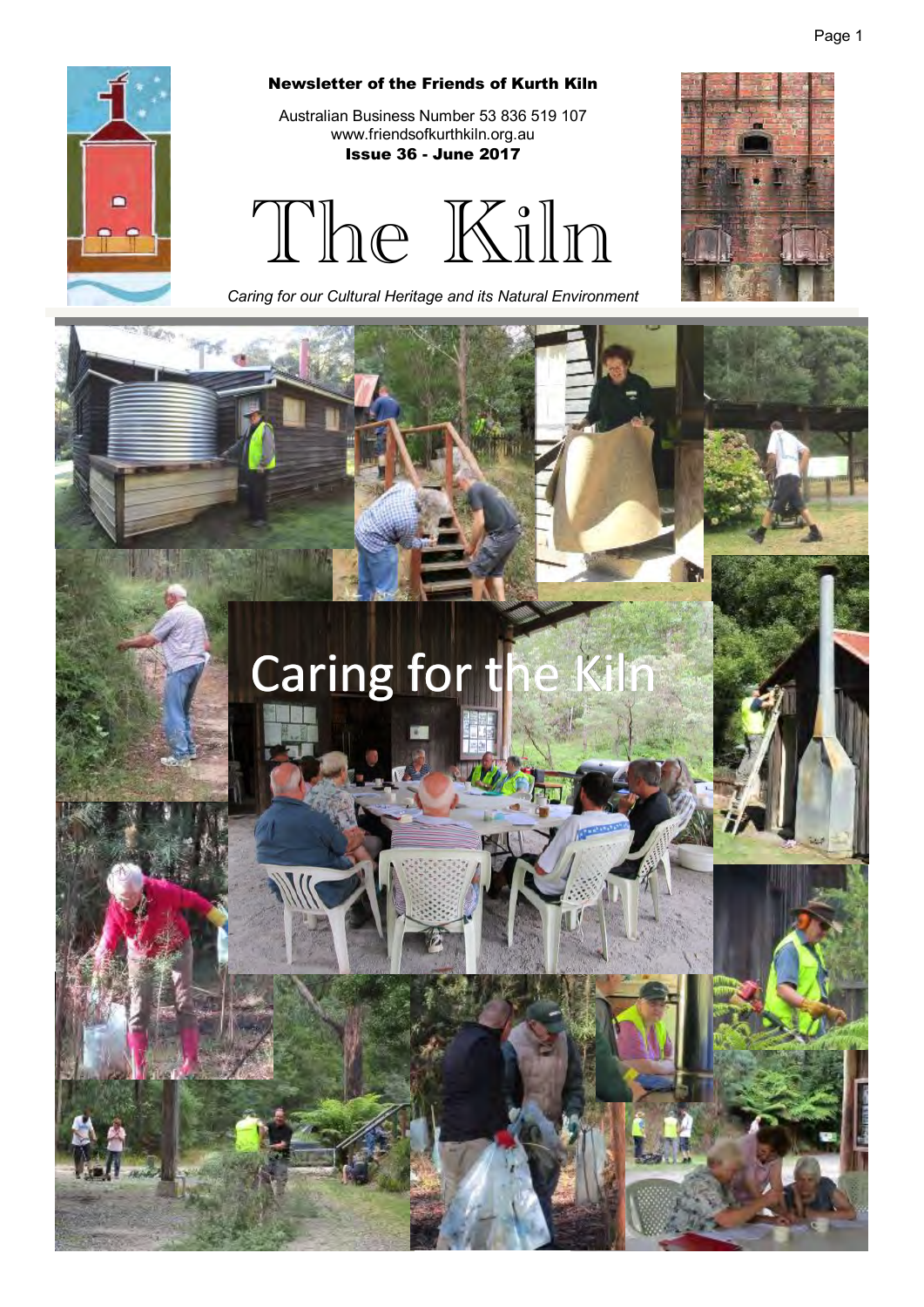#### Page 2

## **The 2017 Kurth Kiln Heritage Festival**





The Festival was somewhat abbreviated this year. A vehement thunderstorm in the early morning, which disrupted some of the previous day's preparations, resonated with the Bureau of Meteorology warning of severe weather later in the day. After deliberations with due regard to public safety, Parks Victoria decided we could proceed with a limited program, based around the Big Shed and the Red Cross catering.

The crowd (and the Red Cross) packed into the shelter for the opening ceremony, then we were entertained by the Weathered Heads, and fed by the Red Cross.





The festival was opened with remarks by Jack Dinkgreve (Chief Ranger, Parks Victoria, Gembrook), Cardinia Mayor Brett Owen (better acquainted with the Park, following a walk with Vivien Clarke and others a few weeks earlier—see Page 4), and other friends.



Numerous festival faithfuls decided to brave the conditions and come along anyway. Fritz the blacksmith claimed he had the warmest spot around. The huskies didn't think it was cold at all! The classic British cars came along, gleaming splendidly in the mud—the owners said they were going to wash their treasures anyway. There were heritage tractors, a steam engine chugging away, the CFA put in an appearance, and a lone heritage army vehicle dropped in.

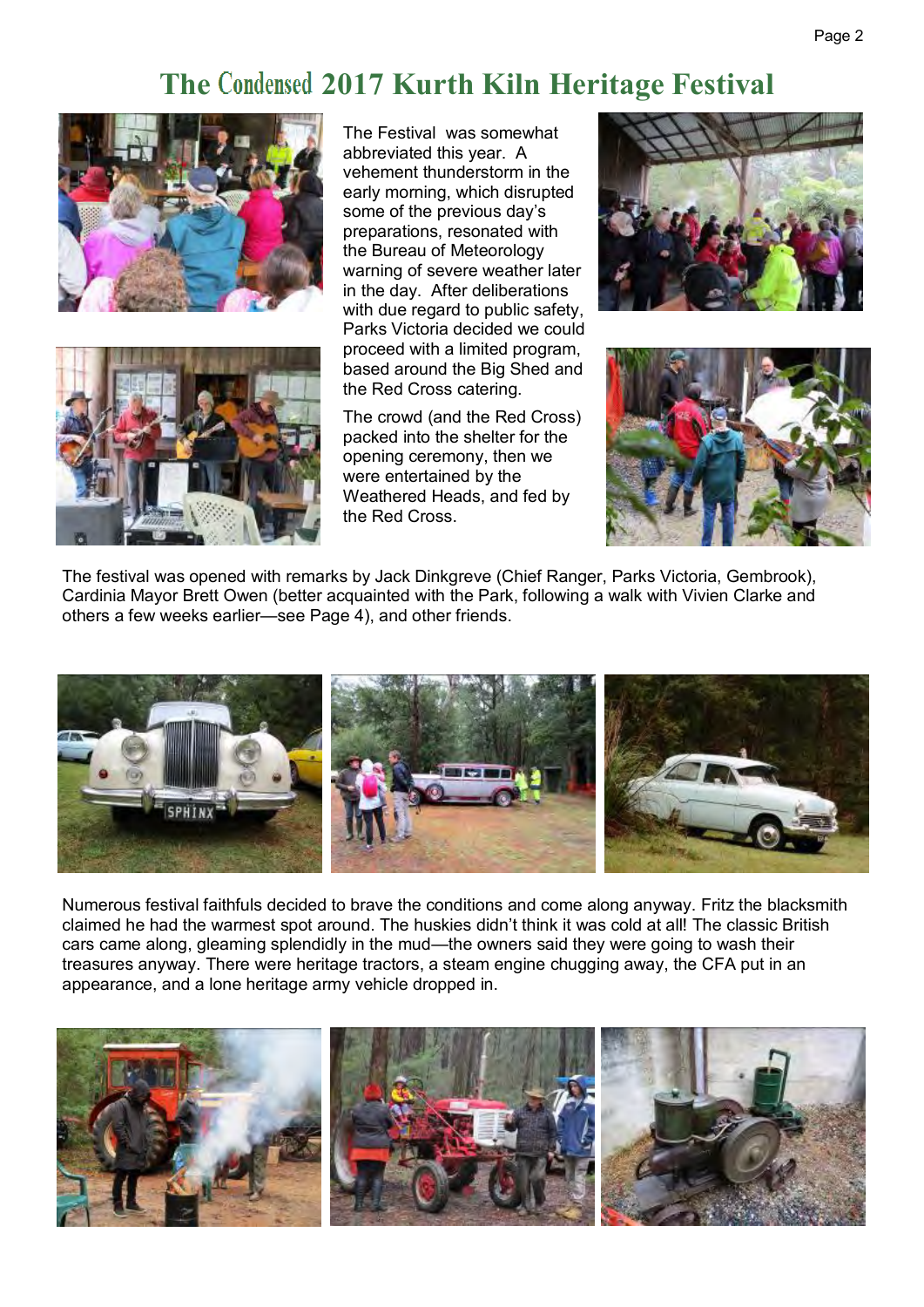

Fritz the blacksmith was a popular attraction between showers of rain. Not only did he provide an interesting spectacle, but also a warm fire, conveniently close to shelter and food. Fritz also had a display of his intriguing and attractive sculptures.

Fritz took on an apprentice for the day—under his direction Christopher (left top) learnt the painstaking and repetitive process of cutting, heating, tempering, hammering and shaping iron to create a single leaf for a tree sculpture.













Andy of Parks Victoria had been keeping an eye on local weather predictions, and suggested shortly after lunch that we had better finish up, because there was a "big event" coming. "What" said the band "bigger than us?"

Then of course the sun came out, the Kiln glowed and the bush sparkled. Happily, we were all packed up before the next hailstorm.





The homeless iron child. Fritz designed this little man to sit on the bench, but Christopher rearranged it for a touch of pathos!



A rose by any other name… Fritz's copper roses challenged Ursula's garden blooms.

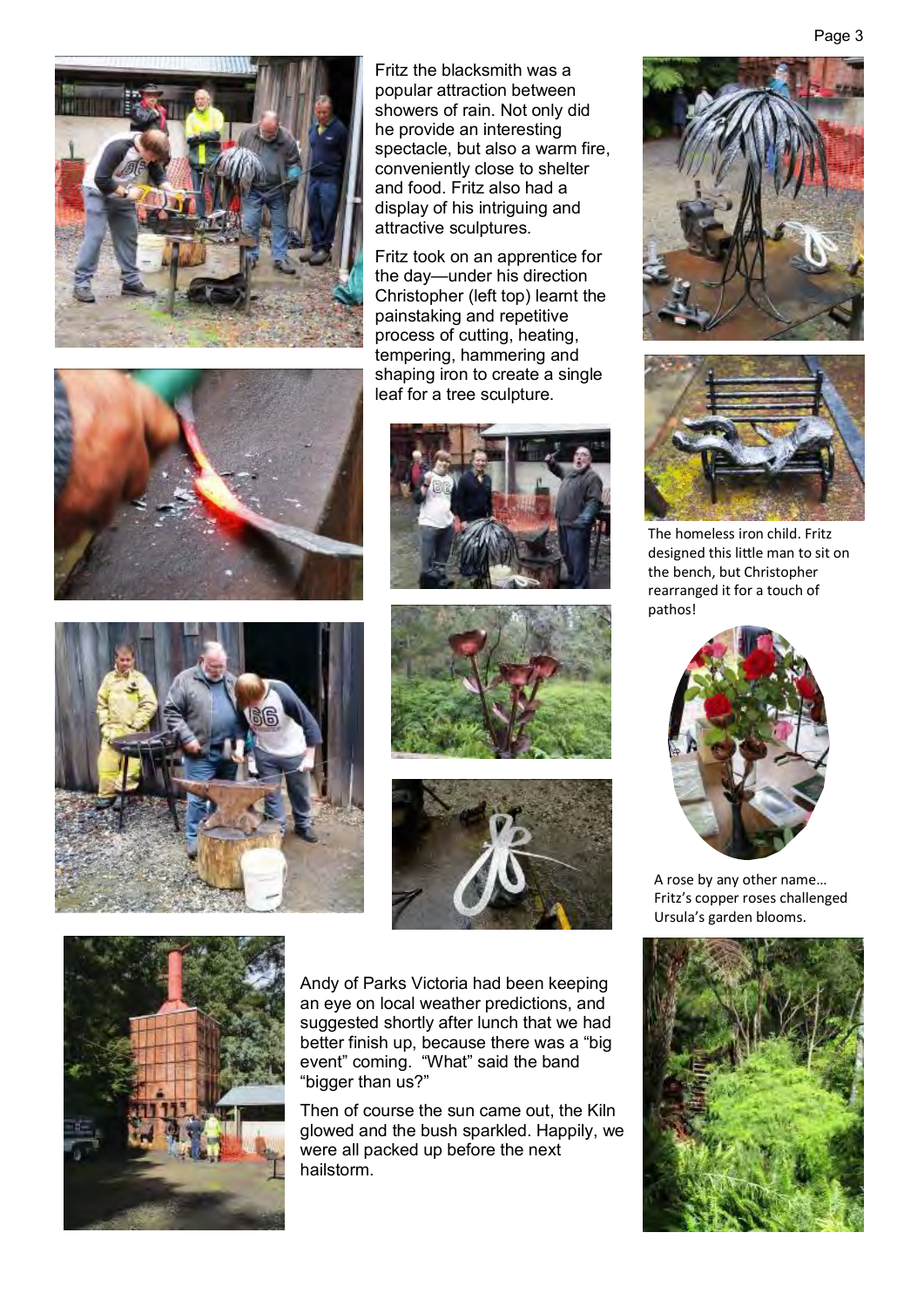#### *A Walk with the Mayor*

During the launch of the Friends of Kurth Kiln booklet "Walking for Pleasure", Cardinia Councillor Brett Owen was chatting to Vivien Clarke, who is the owner and Manager of Maryknoll Indigenous Nursery. Brett expressed an interest in seeing more of the Park.

Vivien arranged a morning walk for a group which included Brett (now Mayor of Cardinia), Anthony Hester (who was acting as the Area Chief Ranger at Parks Victoria, Gembrook at the time), Bernice Dowling (Parks Victoria Volunteer Coordinator), Vivien's husband Charlie Clarke, and Friends of Kurth Kiln Alfred and Ursula Klink, Jasper Hails, Laurence Gaffney and Meredith Bryce.

We enjoyed a leisurely stroll up Soldiers Road, through Scout Loop campground, across the Thornton Bridge and down Thornton Track along Tomahawk Creek back to the Kiln, where we shared a generous morning tea and interesting conversation.





Friends of Kurth Kiln have been organising Revegetation days with local Primary Schools for 15 years. The plants are usually provided by Vivien, who does an initial site visit, then selects a range of trees, shrubs and ground covers most appropriate to existing vegetation, soil and aspect. The progress of these plantings was admired at a number of sites along Soldiers Road and Scout Loop Track



Jasper pointed out a stand of Mountain Ash growing at an unusually low altitude, just upstream of the bridge across Tomahawk Creek.



Brett admired the interpretation boards, specially cleaned by Bev a few days earlier.

Over morning tea, we learnt that apart from their Parks Victoria roles, both Anthony and Bernice have long histories as active environmental volunteers.

Anthony is currently Vice-President of Friends of Cardinia Creek Sanctuary, who primarily work in the Beaconsfield Flora and Fauna Reserve.

Bernice spoke about a 30-year campaign to protect the endangered Hooded Plovers on the Mornington Peninsula. At last, it appears that measures to protect the nests and young chicks from trampling and disturbance have increased breeding success, and the adult population is also increasing.





The communal fireplaces in the campground, designed and constructed at Parks Victoria, Gembrook, have been provided in an effort to reduce the effects of excessive wood collecting on the Park.



Vivien drew our attention to a number of local plant species, encouraging us to pick leaves and appreciate their distinctive scents. In the case of Mountain Pepper, she even persuaded us to taste it!

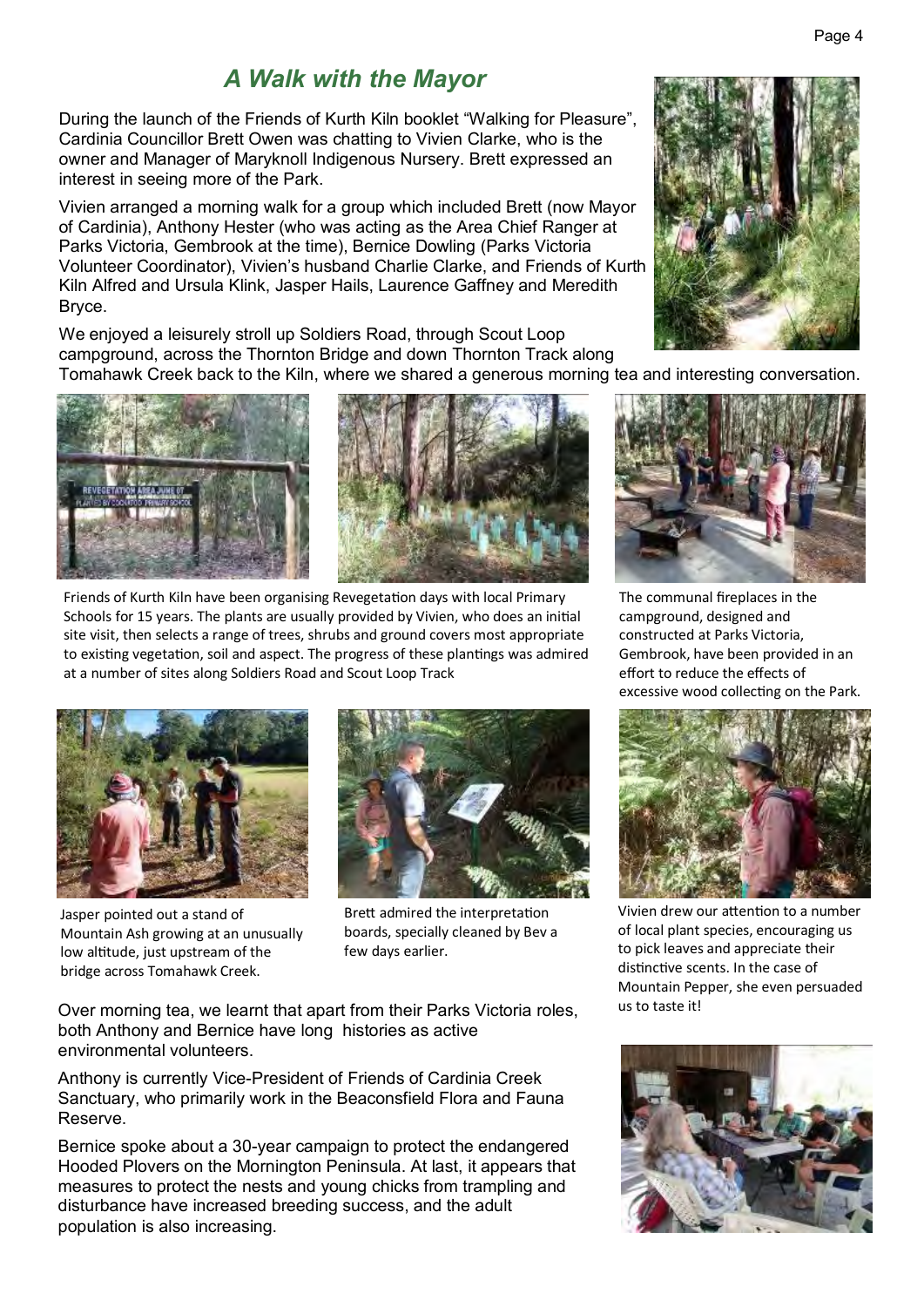## *Yarra Ranges Environmental Volunteers Event*



Each year Yarra Ranges Council holds an event to celebrate the contribution of Environmental volunteers within the Shire. This year eight Friends of Kurth Kiln joined representatives of dozens of other groups at Karwarra Australian Native Botanic Garden and Nursery in Kalorama.



Karwarra is a lovely setting - tall, old eucalypts interplanted with native species from all over Australia, from rainforest trees which have attained substantial heights, to carpets of ground covers, herbs, shrubs,



and creepers, many of them in flower. This was an ideal venue for the gathering, as the garden is the product of decades of the inspiration and perspiration of local volunteers.

After a pleasant interlude greeting friends and being entertained by musical group "The Willie Wagtails", attendees were welcomed by David Harper, Manager Parks and Environment for Yarra Ranges Council. Then Mayor Noel Cliff praised the contribution of volunteers in the Shire. As he said "without the environment, we're all euchred".

Curator Lindy Harris gave us a short history of Karwarra, which in 1965 was nothing more than an extensive blackberry patch behind a



council oval. Mount Dandenong Horticultural Society conceived the idea of a native garden to showcase plants from all over Australia, arranged to demonstrate how they could be used in a small home garden. They created this "hidden jewel" which is now operated by Council with support and assistance from the 'Friends of Karwarra' group.

Artist Jeminah Reidy introduced us to the ephemeral sculpture she and her partner Thomas have created in Karwarra. This installation uses natural materials from the landscape to connect art, community, place



Friends of Kurth Kiln member Carmel adds her contribution to the art installation (called 'Treegonometry' by its creators). In the background, artist Jeminah (in the pink hat) talks to Maureen Bond of HEWI. and knowledge. All those present were invited to participate by writing thoughts and experiences of their volunteer work on a piece of bark and adding it to the work. Jeminah is also an environmental volunteer, being a board member of the Yarra Riverkeepers.

A sumptuous afternoon tea was served by 'Tast Az', a Lilydale-based catering company which provides workplace training and experience to community members living with disabilities.

Lindy also pointed out one of the treasures of the garden—a Giant Palm (or Spear) Lily, which is in the process of sending up a flower spike. It should be bearing a giant flower in a few months - a compelling reason to pay another visit to Karwarra in Spring.

Followers of this newsletter will be interested to learn that several Tall Astelia plants were growing next to the giant lily!



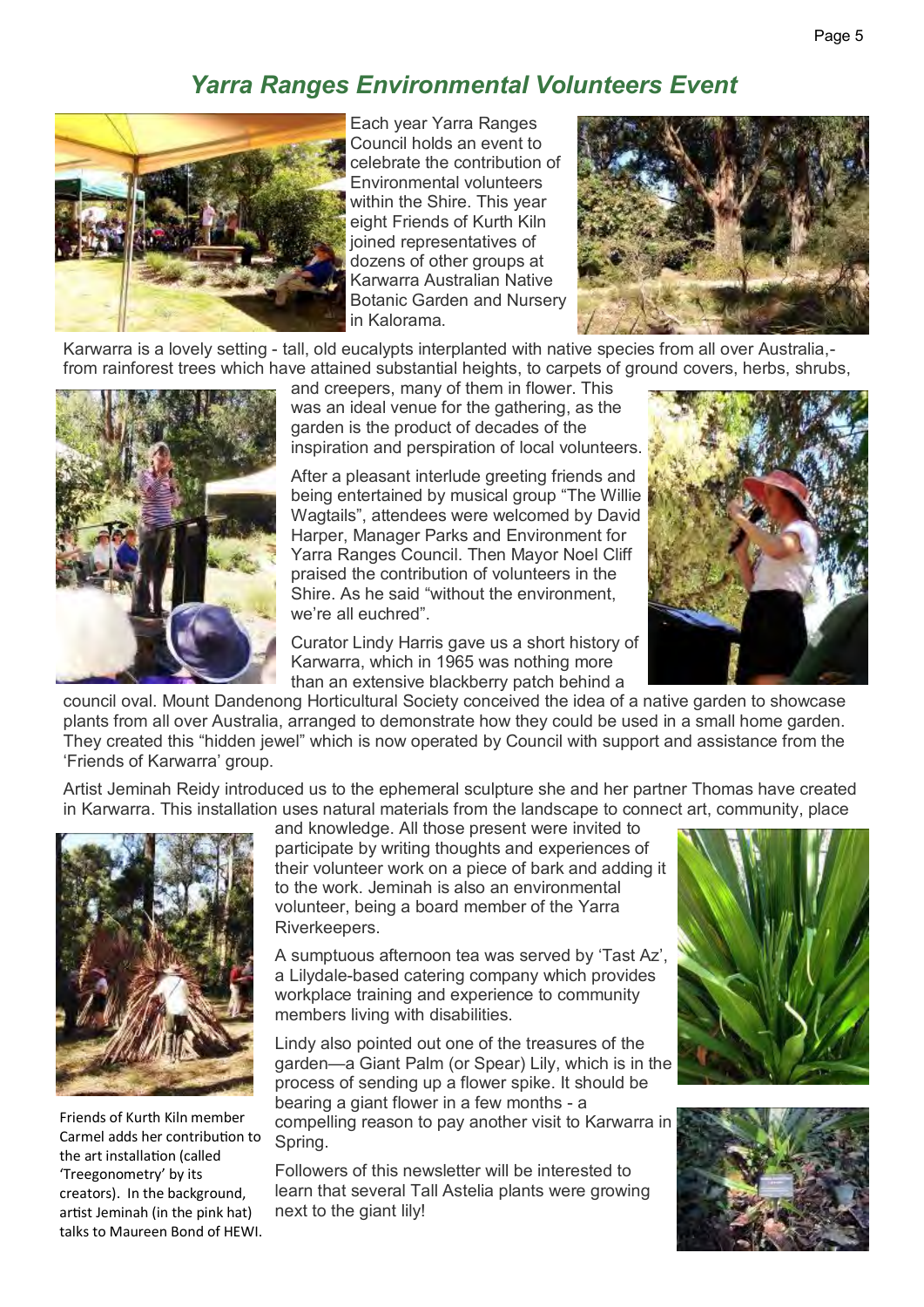#### *Parks Victoria Volunteer Recognition Day at Melbourne Zoo*



This year, Parks Victoria hosted their annual Volunteer Recognition Day at Melbourne Zoo. Ten members of Friends of Kurth Kiln took advantage of the offer to enjoy a visit to the Zoo, and a sausage sizzle provided by Parks Victoria.

Before lunch, we were welcomed by Nick Jansen, Manager Community Engagement and Partnership for Parks Victoria. Then Bryan Welch, Acting Regional Director Metropolitan Parks, spoke about his experience with volunteers, and how greatly we are valued.



Parks Victoria staff and helpers cooked up a storm for the volunteers. The locals lunched according to their preferences.



A rare snap of Carmel and Jasper with animals which are not wallabies!

After lunch, we wandered around saying "It must be … decades since I've been here", and "I'm sure there used to be monkeys in that cage" or "Where are the giraffes now?".

A lot has changed - the 'new look' zoo is a more congenial place for both residents and visitors. The 'concrete and cages' look has been replaced by wandering paths through



dense vegetation, with glimpses of the animals in settings reminiscent of their natural environment. This makes it more difficult to spot the resident, but that's just part of the experience.

Many thanks to Bernice and her team of helpers (both Parks Victoria staff and volunteers) who were busy all day greeting us, setting up, preparing and serving lunch, then packing up while we enjoyed ourselves.

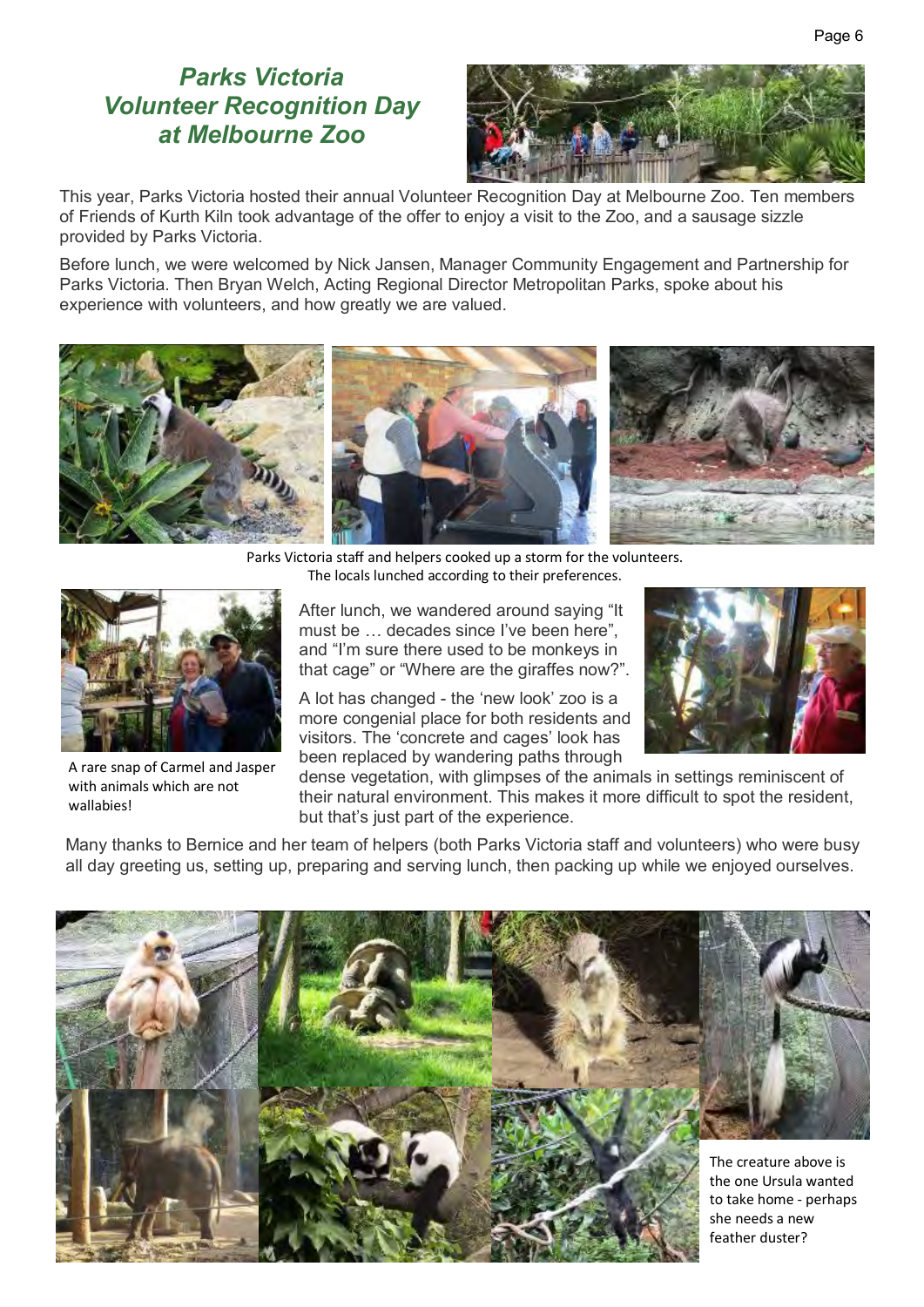### *Rare Sherbrooke Amphipod found near the Kiln*

The Sherbrooke Amphipod (*Austrogammarus haasei*) is a tiny, shrimp-like water creature which until recently was thought to be restricted to Sherbrooke Creek.

However, new research has identified it in several other local creeks, including Shepherd's Creek, not far from the Kiln.

'Tiny' in the case of the Sherbrooke Amphipod means 1-1.65 cm long. However, they are described as 'macroinvertebrates', where 'macro' means that they can be seen with the naked eye (as distinct from 'microinvertebrates', where you need a microscope). 'Invertebrate' indicates that they have no backbone - these have a shell instead.

These amphipods and other aquatic

macroinvertebrates are found by inspecting samples of water and leaf pack taken from small creeks (as during the activity pictured centre right, at last year's Kurth Kiln Heritage Festival). They are regarded as living indicators of water quality.

The evidence suggests that the Sherbrooke Amphipod requires high water quality. Agriculture and other human-induced disturbance appear to result in unsuitable conditions. This is supported by the fact that they were found in Shepherds Creek within the Park, but not at a site further upstream, bordered by agricultural land.

It may also explain why these little water bugs can no longer be found in the Monbulk area where they were first identified in 1901. The Sherbrooke Amphipod is listed under the Victorian Flora and Fauna Guarantee Act (FFG) as 'Threatened'.

Other conditions which may be favourable include low water flow, a high leaf-pack mass and surrounding native vegetation.

These amphipods would form part of the diet of the platypus, which feeds on a wide variety of invertebrates.



Image: Klaus, Flckr



Sherbrooke Amphipod Austrogammarus haasei (illustration by Savina Hopkins) (x8 approx.)

The image above has been copied from the electronic version of the Action Statement for the threatened Sherbrooke Amphipod. The x8 magnification factor is therefore not necessarily accurate; the creature is  $1-1.65$ cm long.



At the 2016 Festival, there was an opportunity to explore the life in a bucket of water from Tomahawk Creek. With some tuition, these keen young scientists could have identified any Sherbrooke Amphipods in the sample by their 'white-eyes'.



This giant Sherbrooke Amphipod was featured in the Belgrave Lantern Festival a few years ago. Image from Southern Dandenongs Community Nursery Newsletter, Winter 2013.